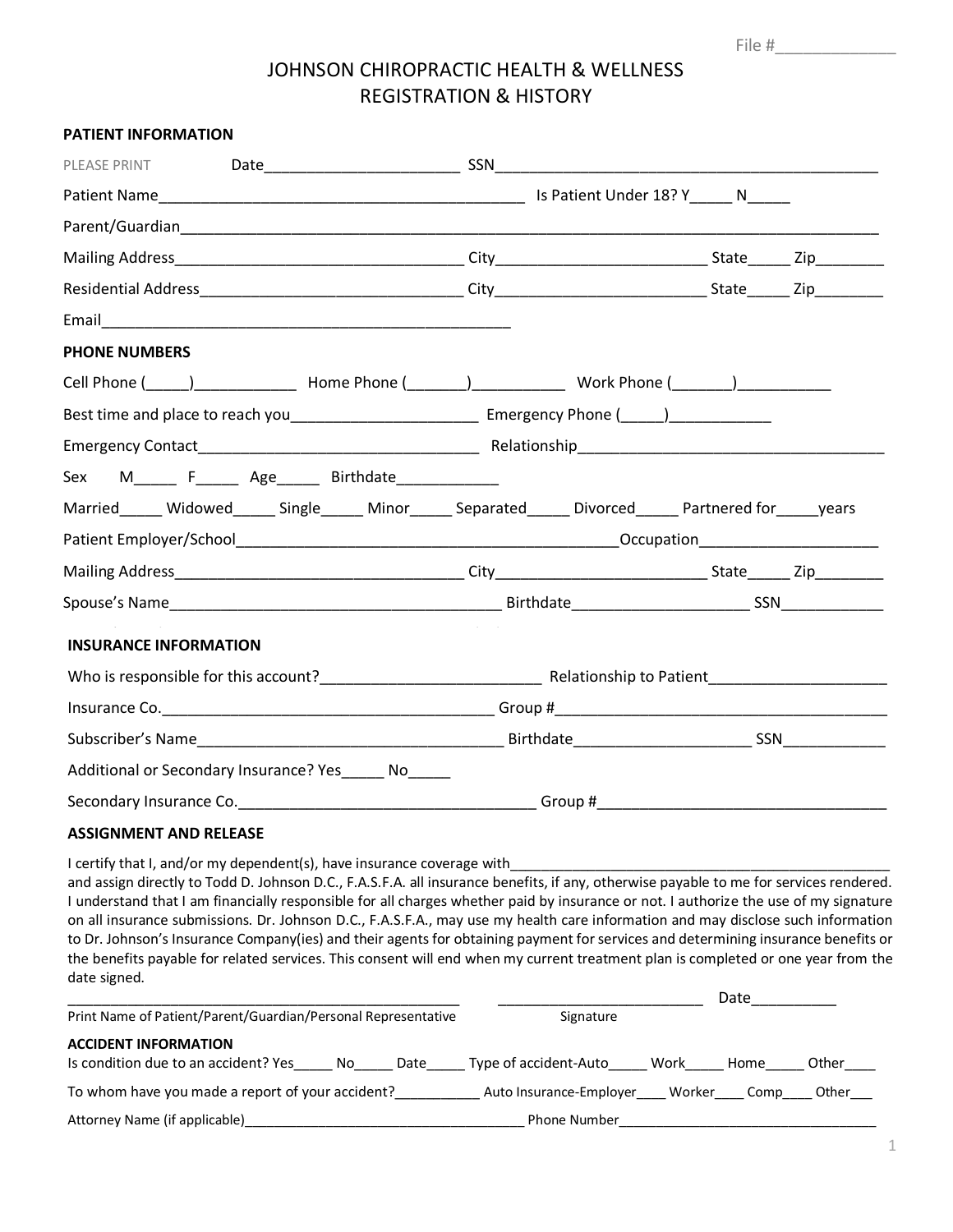## **PATIENT REASON FOR VISIT**

 $\left\langle \right\rangle$ 

| <b>FATIENT NEASUN FUN VISH</b><br>Reason for Visit                                                                                                                         |
|----------------------------------------------------------------------------------------------------------------------------------------------------------------------------|
|                                                                                                                                                                            |
| Is this condition getting progressively worse? Yes______ No_______ Unknown_____                                                                                            |
| Rate the severity of your pain on a scale from 1 (least pain) to 10 (severe pain)<br>Type of pain:<br>Sharp___ Dull____ Throbbing____ Numbness____ Aching____ Shooting____ |
| Burning___Tingling___Cramps___Stiffness___Swelling___Other___                                                                                                              |
|                                                                                                                                                                            |
|                                                                                                                                                                            |
| Does it interfere with:                                                                                                                                                    |
|                                                                                                                                                                            |
| Activities or movements that are painful to perform:<br>Sitting_______ Standing_______ Walking_______ Bending______ Lying Down______                                       |
| Mark and X on the picture where you continue to have pain, numbness, or tingling.                                                                                          |
|                                                                                                                                                                            |

 $\prime$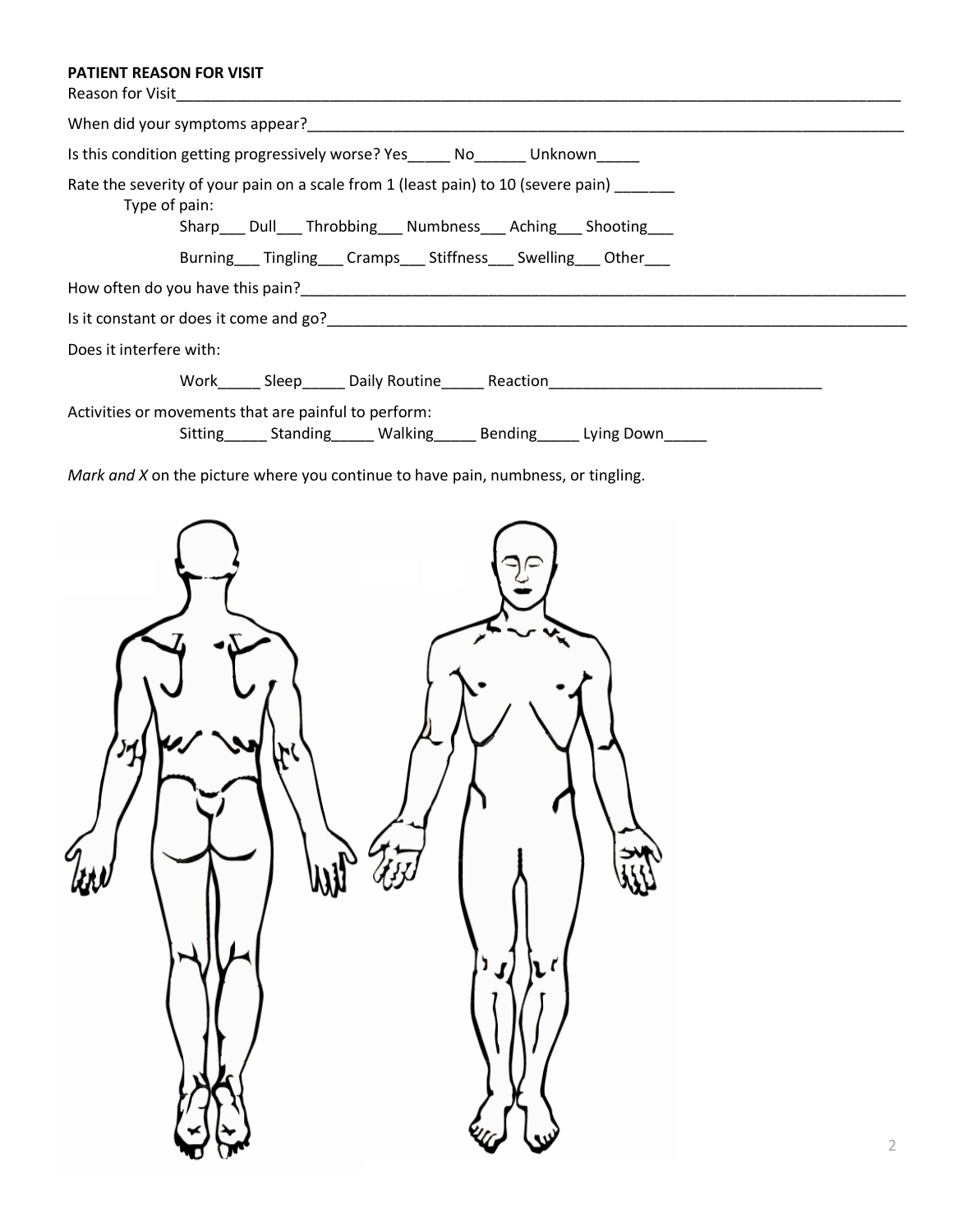#### **HEALTH HISTORY**

| What treatment have you already received for you condition?                                                               |     |                                                                          |  |                               |  |
|---------------------------------------------------------------------------------------------------------------------------|-----|--------------------------------------------------------------------------|--|-------------------------------|--|
| Medications ________ Surgery _________ Physical Therapy _______ Chiropractic Services _______ None ________ Other _______ |     |                                                                          |  |                               |  |
| Who has treated you for your condition:                                                                                   |     |                                                                          |  |                               |  |
| Doctor Name_________________________________Office Name__________________________                                         |     |                                                                          |  |                               |  |
|                                                                                                                           |     |                                                                          |  |                               |  |
| Doctor Name___________________________________Office Name________________________                                         |     |                                                                          |  |                               |  |
|                                                                                                                           |     |                                                                          |  |                               |  |
|                                                                                                                           |     |                                                                          |  |                               |  |
| Date of Last:                                                                                                             |     |                                                                          |  |                               |  |
|                                                                                                                           |     | Chest X-Ray <b>Charles Urine Test</b> Dental X-Ray MRI/CT-Scan Bone Scan |  |                               |  |
|                                                                                                                           |     |                                                                          |  |                               |  |
| Place a mark on "Yes" or "No" to indicate if you have had any of the following:                                           |     |                                                                          |  |                               |  |
| Yes____ No____ AIDS/HIV                                                                                                   |     | Yes_____ No_____ Chicken Pox                                             |  | Yes ____ No____ Liver Disease |  |
| Yes No Rheumatoid Arthritis                                                                                               |     | Yes____ No____ Alcoholism                                                |  | Yes No Diabetes               |  |
| Yes No Measles                                                                                                            |     | Yes No Rheumatic Fever                                                   |  | Yes No Allergy Shots          |  |
| Yes____ No____ Emphysema                                                                                                  |     | Yes___ No___ Migraine Headaches                                          |  | Yes___ No___ Scarlet Fever    |  |
| Yes____ No____ Anemia                                                                                                     |     | Yes___ No___ Epilepsy                                                    |  | Yes___ No___ Miscarriage      |  |
| Yes____ No____ Stroke                                                                                                     |     | Yes___ No___ Anorexia                                                    |  | Yes___ No___ Fractures        |  |
| Yes___ No___ Mononucleosis                                                                                                |     | Yes____ No____ Suicide Attempt                                           |  | Yes____ No____ Appendicitis   |  |
| Yes___ No___ Glaucoma                                                                                                     |     | Yes___ No___ Multiple Sclerosis                                          |  | Yes___ No___ Thyroid Problems |  |
| Yes____ No____ Arthritis                                                                                                  |     | Yes___ No___ Goiter                                                      |  | Yes____ No____ Mumps          |  |
| Yes____ No____ Tonsillitis                                                                                                |     | Yes____ No____ Asthma                                                    |  | Yes___ No___ Gonorrhea        |  |
| No <sub>___</sub> Osteoporosis<br>Yes                                                                                     | Yes | No<br>Tuberculosis                                                       |  | Yes No Bleeding Disorders     |  |
| Yes No Gout                                                                                                               |     | Yes No Pacemaker                                                         |  | Yes No Tumors/Growths         |  |
| No Breast Lump<br>Yes                                                                                                     |     | Yes No Heart Disease                                                     |  | Yes No Parkinson's Disease    |  |
| Yes No Typhoid Fever                                                                                                      |     | Yes No Bronchitis                                                        |  | Yes No Hepatitis              |  |
| No Pinched Nerve<br>Yes                                                                                                   |     | Yes No Ulcers                                                            |  | Yes No Bulimia                |  |
| No Hernia<br>Yes                                                                                                          |     | Yes No Pneumonia                                                         |  | Yes No Vaginal Infections     |  |
| No Caner<br>Yes                                                                                                           |     | Yes No Herniated Disk                                                    |  | Yes No Polio                  |  |
| Yes____ No____ Venereal Disease                                                                                           |     | Yes No Cataracts                                                         |  | Yes____ No____ Herpes         |  |
| No Prostate Problem<br>Yes                                                                                                |     | Yes No Whooping Cough                                                    |  | Yes No Chemical Dependency    |  |
| Yes No High Cholesterol                                                                                                   |     | Yes No Prosthesis                                                        |  | Yes No Kidney Disease         |  |
| No___ Psychiatric Care<br>Yes                                                                                             |     | Yes No Other                                                             |  |                               |  |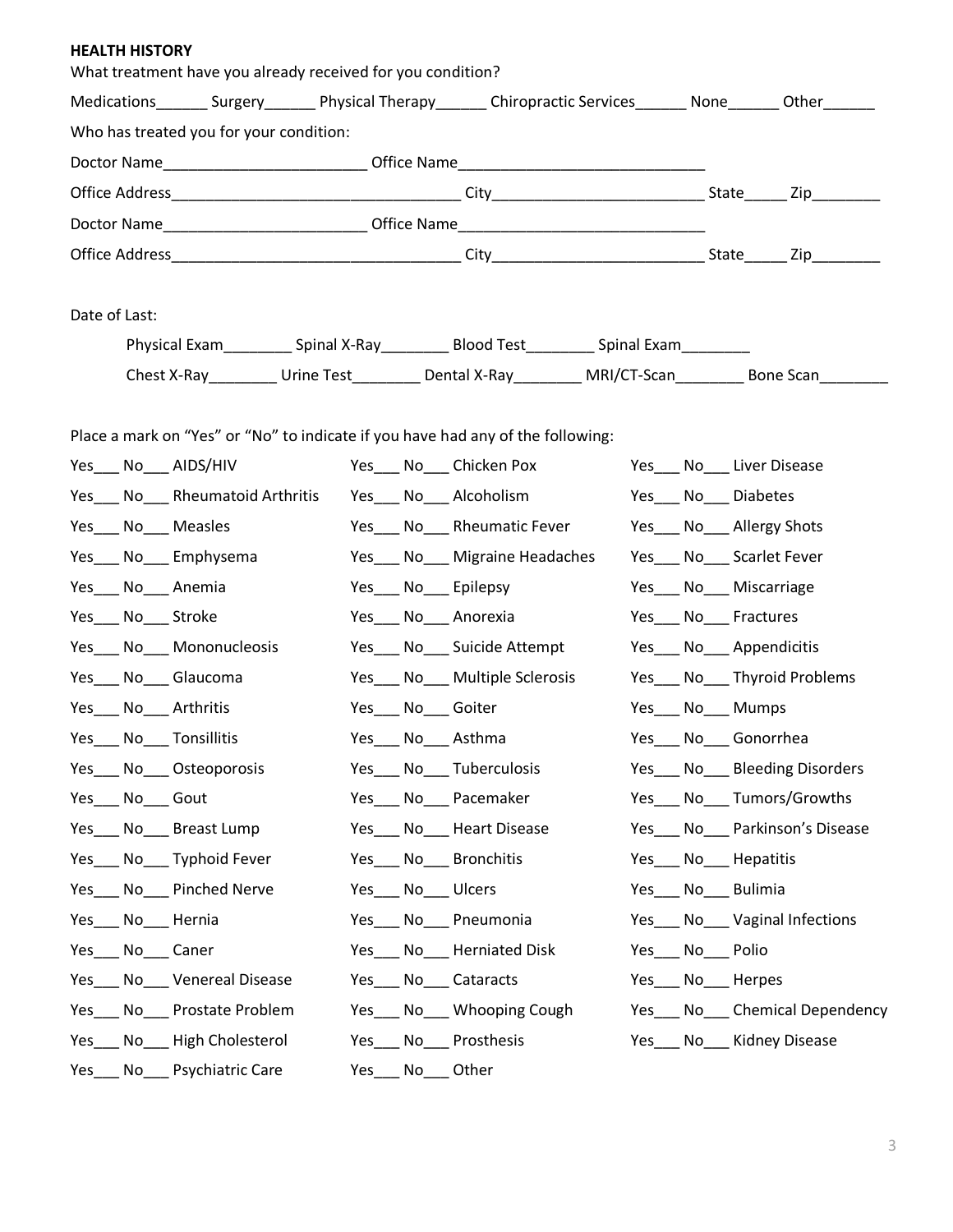## **PATIENT CONDITION**

|                                                           |                                                                                                               | Place a mark on "Yes" or "No" to indicate if you have had any of the following: |                 |
|-----------------------------------------------------------|---------------------------------------------------------------------------------------------------------------|---------------------------------------------------------------------------------|-----------------|
| <b>EXERCISE</b>                                           | <b>WORK ACTIVITY</b>                                                                                          | <b>HABITS</b>                                                                   |                 |
| $\frac{1}{2}$ None                                        | ______ Sitting                                                                                                | ______Smoking                                                                   | Packs/Day       |
| ______ Moderate                                           |                                                                                                               |                                                                                 | Drinks/Weeks    |
| ______ Daily                                              | ______Light Labor                                                                                             | ______Coffee/Caffeine ________________                                          | Drinks Cups/Day |
| ________ Heavy                                            | _______Heavy Labor                                                                                            | __High Stress Level _______________                                             | Reason          |
| Are you pregnant? Yes_______ No______ Due Date___________ |                                                                                                               |                                                                                 |                 |
| <b>INJURIES/SURGERIES</b>                                 | Falls: 2008 2010 2020 2020 2020 2020 2021 2022 2022 2021 2022 2022 2022 2022 2022 2022 2022 2022 2022 2022 20 | <b>DESCRIPTION</b>                                                              | <b>DATE</b>     |
|                                                           |                                                                                                               |                                                                                 |                 |
|                                                           |                                                                                                               |                                                                                 |                 |
|                                                           |                                                                                                               |                                                                                 |                 |
|                                                           |                                                                                                               |                                                                                 |                 |
|                                                           |                                                                                                               |                                                                                 |                 |
|                                                           | <b>WHAT ARE YOU DOING FOR YOUR INJURIES:</b>                                                                  |                                                                                 |                 |
|                                                           |                                                                                                               |                                                                                 |                 |
|                                                           |                                                                                                               |                                                                                 |                 |
|                                                           |                                                                                                               |                                                                                 |                 |
| <b>WHAT HAS WORKED BEST FOR YOU:</b>                      |                                                                                                               |                                                                                 |                 |
| <b>MEDICATIONS</b><br>Name of Medication                  | Dosage Amount                                                                                                 | <b>Prescribing Doctor</b>                                                       |                 |
|                                                           |                                                                                                               |                                                                                 |                 |
|                                                           |                                                                                                               |                                                                                 |                 |
| <b>ALLERGIES</b>                                          |                                                                                                               |                                                                                 |                 |
|                                                           |                                                                                                               |                                                                                 |                 |
| <b>VITAMINS / HERBS / MINERALS</b>                        |                                                                                                               |                                                                                 |                 |
|                                                           |                                                                                                               |                                                                                 |                 |
|                                                           |                                                                                                               |                                                                                 |                 |
| Pharmacy Name                                             |                                                                                                               | Pharmacy Phone                                                                  |                 |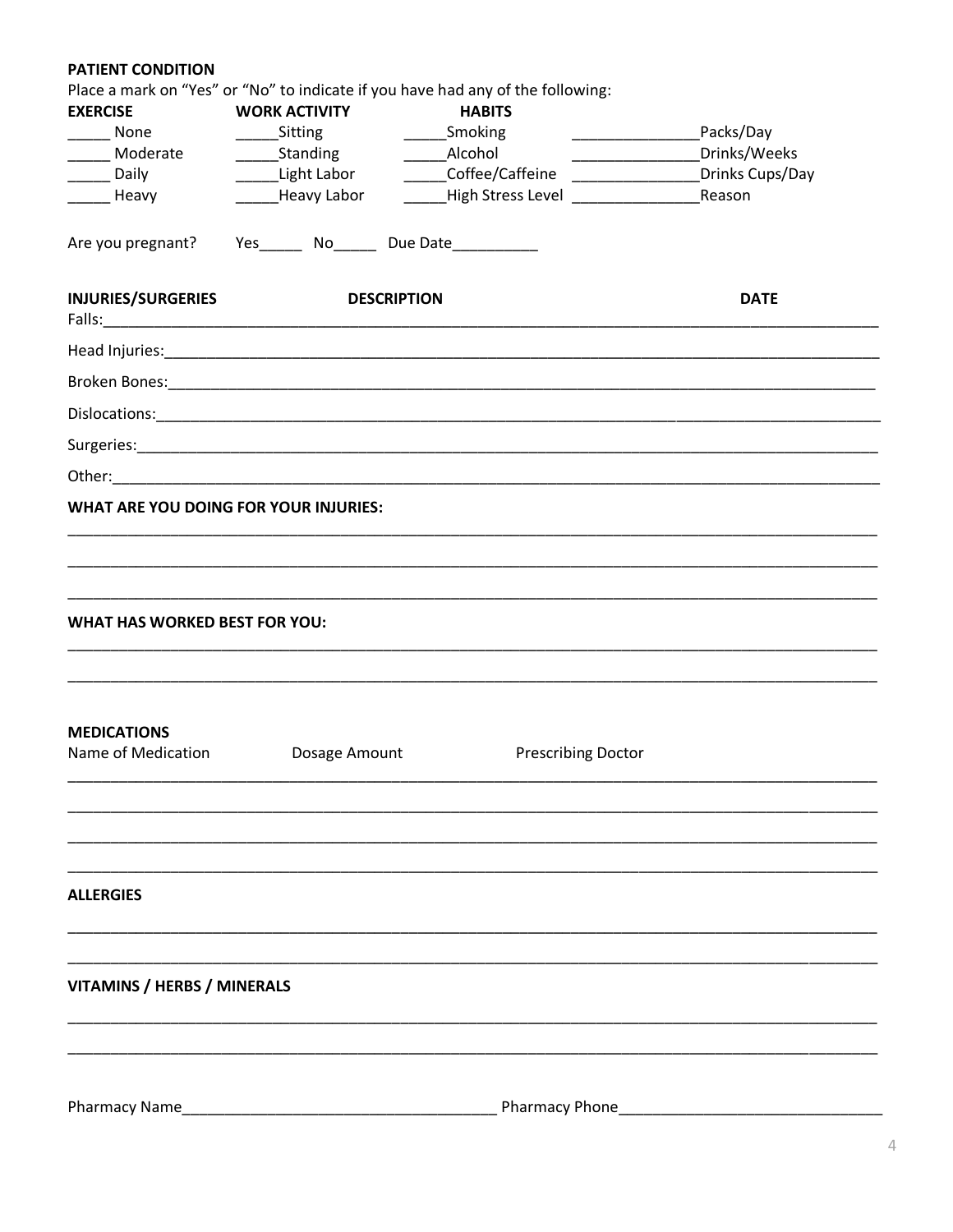#### **TREATMENTS/SERVICES/PRODUCTS INTERESTED IN OR WOULD LIKE TO FIND OUT MORE ABOUT:**

| Chiropractic                                 | <b>Consultation for Treatment Options</b>       |
|----------------------------------------------|-------------------------------------------------|
| <b>Medical Wave Pressure Therapy</b>         | <b>Sports Physicals</b>                         |
| <b>Ultrasound Therapy</b>                    | Stretching / Strengthening Exercises            |
| <b>Electrical Muscle Stimulation Therapy</b> | Heat / Cold Therapy                             |
| Acupuncture                                  | Physiotherapy                                   |
| <b>Postual ReEducation</b>                   | <b>Itersegmental Traction Therapy</b>           |
| Massage Therapy                              | Reflexology / Soft Tissue Trigger Point Release |
| <b>Chronic Pain Education</b>                | CBD Oil                                         |
| <b>Nutrition Supplements</b>                 | <b>Health and Wellness Aids and Products</b>    |
| Diet / Nutrition Counseling                  | <b>Diabetic Education</b>                       |
| NOTES:                                       |                                                 |

## TODD D. JOHNSON D.C., F.A.S.F.A. CONFIDENTIAL PATIENT INFORMATION

#### **CONSENT FOR EXAMINATION, X-RAYS, AND CHIROPRACTIC SERVICE**

I consent to have a complete examination performed to determine if my condition may be considered for chiropractic care.

I agree to bring any x-rays films, ordered elsewhere for this clinic shall become a part of this clinic's professional records and shall be subject solely to the control and disposition of the doctor.

I also give consent to Dr. Todd Johnson D.C., F.A.S.F.A., to administer whatever treatment or therapeutic procedures or devices as deemed necessary to treat my condition.

The doctor will go over my examination and/or x-ray results during the follow-up appointment to answer any questions I may have.

I acknowledge that no guarantee or assurance of the results of treatment can be given to me by the above attending chiropractor, associate or assistants.

Signature\_\_\_\_\_\_\_\_\_\_\_\_\_\_\_\_\_\_\_\_\_\_\_\_\_\_\_\_\_\_\_\_\_\_\_ Date\_\_\_\_\_\_\_\_\_\_ Witness\_\_\_\_\_\_\_\_\_\_\_\_\_\_\_\_\_\_\_\_\_\_\_\_\_\_\_\_\_\_\_\_\_\_

#### **PARENT/GUARDIAN COMPLETE ONLY IF TREATMENT FOR A MINOR CHILD**

I hereby authorize the doctor of Johnson Chiropractic Health Center to administer procedures, as outlined above, for my son/daughter/other.

| Name of Child: First       | MI | ാല്<br>Las   |
|----------------------------|----|--------------|
| Parent/Guardian Signature: |    | <b>Drint</b> |